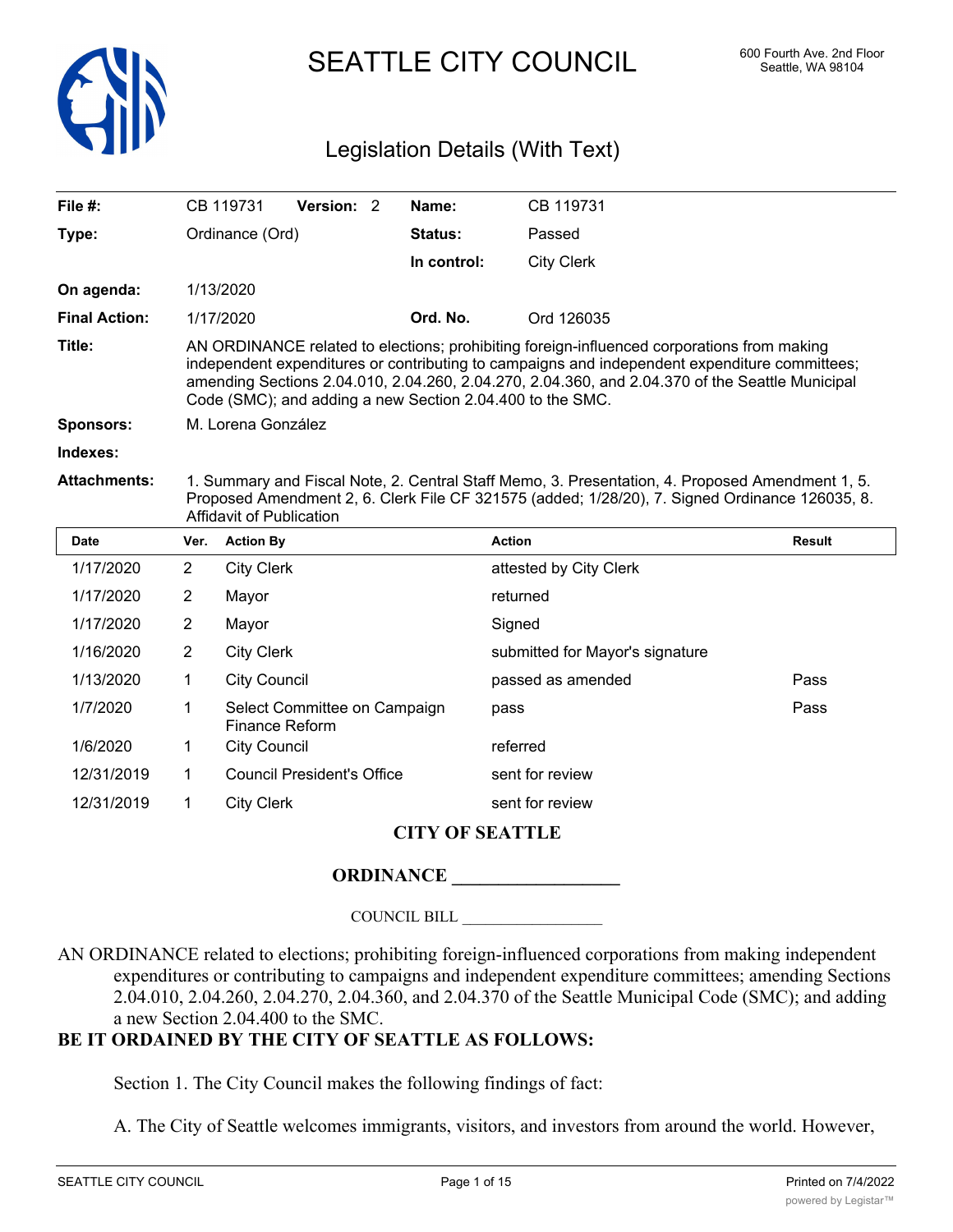its elections should be decided by the people of Seattle and not by foreign investors or the business entities over which they exert influence.

B. Foreign nationals have used and may continue to use U.S. business entities to funnel funds into U.S. elections, which is in violation of federal laws prohibiting foreign spending in U.S. elections. There are recent instances of intentional and targeted foreign interference in domestic local elections, including in San Diego, where in 2017, a businessman was convicted in federal court of unlawfully funneling foreign funding into local elections through third parties and shell corporations in order to support politicians who might support his real estate development plans; and in New York, where, in 2019, four individuals have been indicted on charges stemming from a scheme in which they laundered foreign money into U.S. elections via shell corporations and straw donors.

C. The U.S. Court of Appeals for the Ninth Circuit has acknowledged the validity of legislation "to protect the country's political processes after recognizing the susceptibility of the elections process to foreign interference," including in municipal elections. (*United States v. Singh*, 924 F. 3d 1030, 1043 (2019)).

D. The United States government has concluded that the 2016 presidential election was subject to extensive foreign involvement, as set forth in the U.S. Director of National Intelligence's January 2017 report on "Assessing Russian Activities and Intentions in Recent US Elections" and in Special Counsel Robert Mueller's "Report on the Investigation into Russian Interference in the 2016 Presidential Election," publicly released on April 18, 2019.

E. The United States government has concluded that Russia, China, Iran, and other foreign actors are engaged in ongoing campaigns to undermine democratic institutions, as set forth in the joint statement "Combating Foreign Influence in U.S. Elections," issued by the Office of the Director of National Intelligence (ODNI), Department of Justice (DOJ), Federal Bureau of Investigation (FBI), and Department of Homeland Security (DHS) on October 19, 2018.

F. The FBI has concluded that foreign influenced operations include "criminal efforts to suppress voting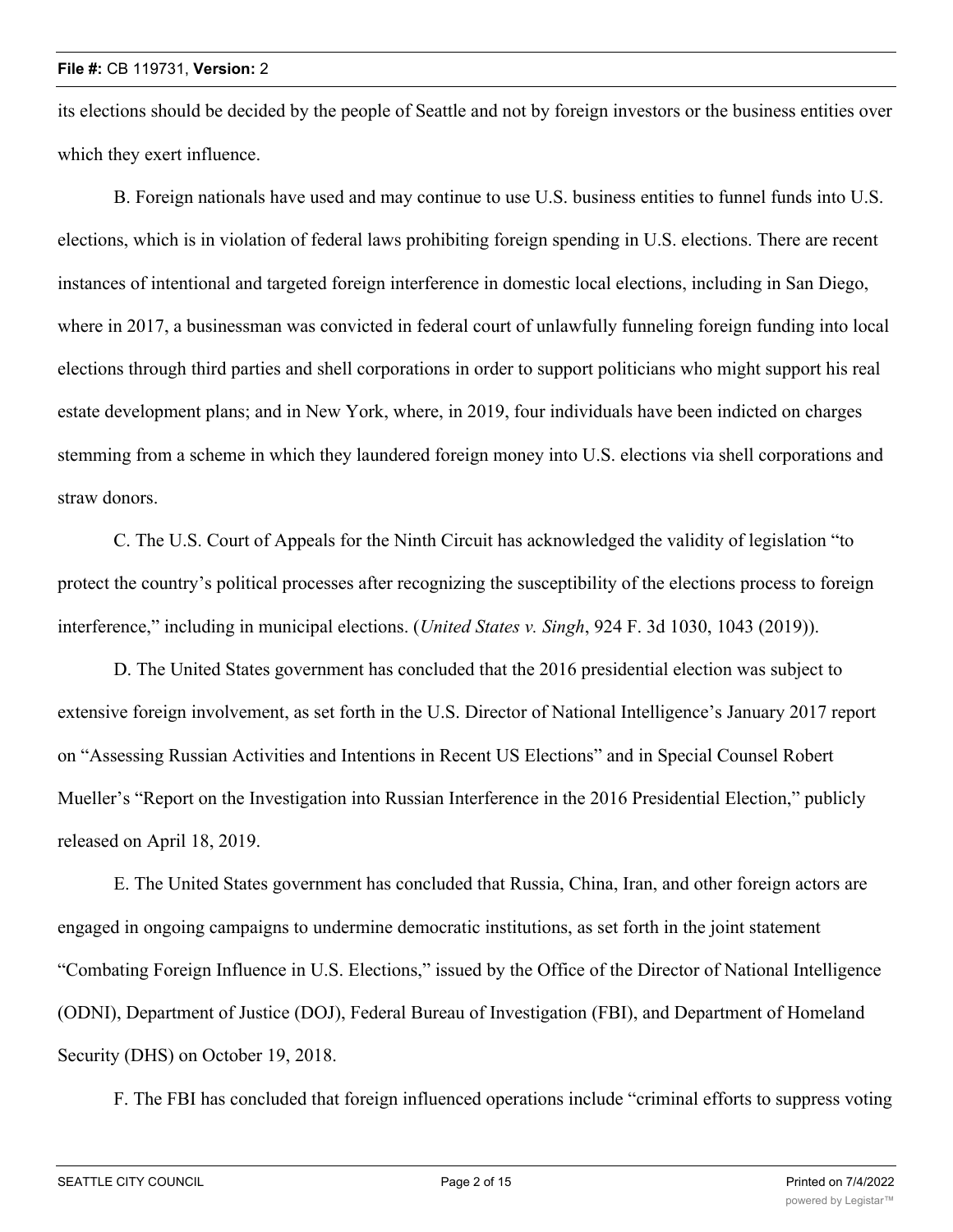and provide illegal campaign financing," as set forth in FBI Director Christopher Wray's press briefing on election security on August 2, 2018.

G. The United States Congress and the U.S. Supreme Court have recognized the need to protect U.S. elections (including local elections) from foreign influence through the ban on contributions and expenditures by foreign nationals imposed by 52 U.S.C. 30121 and upheld by the Supreme Court in *Bluman v. Federal Election Commission,* 800 F. Supp. 2d 281 (2011).

H. It has been affirmed by the Supreme Court that "the United States has a compelling interest… in limiting the participation of foreign citizens in activities of American democratic self-government, and in thereby preventing foreign influence over the U.S. political process." (*Bluman v. Federal Election Commission*, 8000 F. Supp. 2d 281 (2011), *aff'd* 575 U.S. 1104 (2012))

I. Current law does not adequately protect against foreign interference through corporate political spending by U.S. corporations with significant foreign ownership, as explained by Federal Election Commissioner Ellen Weintraub in her July 19, 2017, statement "How Our Broken Campaign Finance System Could Allow Foreign Governments to Buy Influence in Our Elections and What We Can Do About It."

J. The U.S. Securities and Exchange Commission, major capital investors, corporate managers, and corporate governance experts broadly agree that ownership or control of one percent or more of shares can confer substantial influence on corporate decision-making.

K. Corporations with foreign ownership have been increasingly politically active in recent years, including in local elections in Seattle and around the country.

L. Business entities have a fiduciary duty to their shareholders, including shareholders around the world, and generally prioritize the interests of such shareholders, which may diverge substantially from the interests of the citizens of Seattle and of citizens of the United States.

M. Political spending by foreign-influenced business entities, even when they are simply acting in the perceived interests of their investors rather than being purposefully used to funnel foreign money into local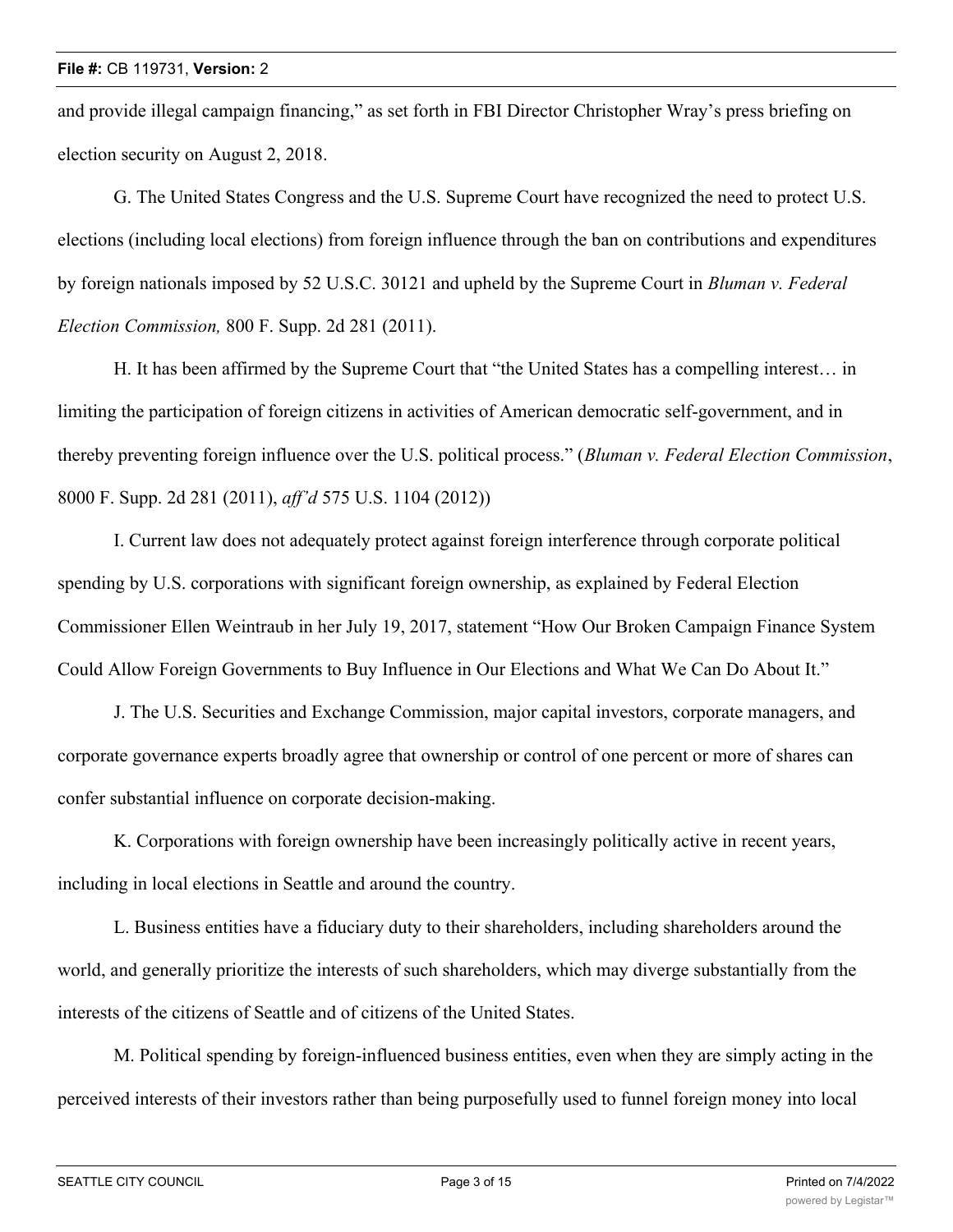elections, can weaken, interfere with, or disrupt Seattle's democratic self-government and the faith that the electorate has in its elected officials.

N. To protect the integrity of Seattle's democratic self-government, it is necessary to prevent foreigninfluenced business entities from influencing Seattle elections by spending money in local candidate elections or contributing to independent expenditure committees.

Section 2. Section 2.04.010 of the Seattle Municipal Code, last amended by Ordinance 124694, is amended as follows:

# **2.04.010 Definitions**

\* \* \*

"Candidate" means any individual who seeks election to the office of Mayor, member of the City Council, or City Attorney of the City, whether or not successfully. An individual is deemed to seek election when ((he or she)) the individual first:

1. Solicits or receives contributions; or

2. Makes expenditures or reserves space or facilities with intent to promote ((his or her)) the individual's candidacy for office; or

3. Announces publicly or files for office; or

4. Purchases commercial advertising space or broadcast time to promote ((his or her)) the individual's candidacy; or

5. Makes expenditures or solicits or receives contributions to explore the possibility of seeking election to City office; or

6. Gives ((his or her)) consent to another person to take on behalf of the individual any of the actions in subsections 1, 2, 4, or 5 of this ((section)) definition.

"Charter" means the Charter of The City of Seattle.

"Chief executive officer" means the highest-ranking officer or decision-making individual with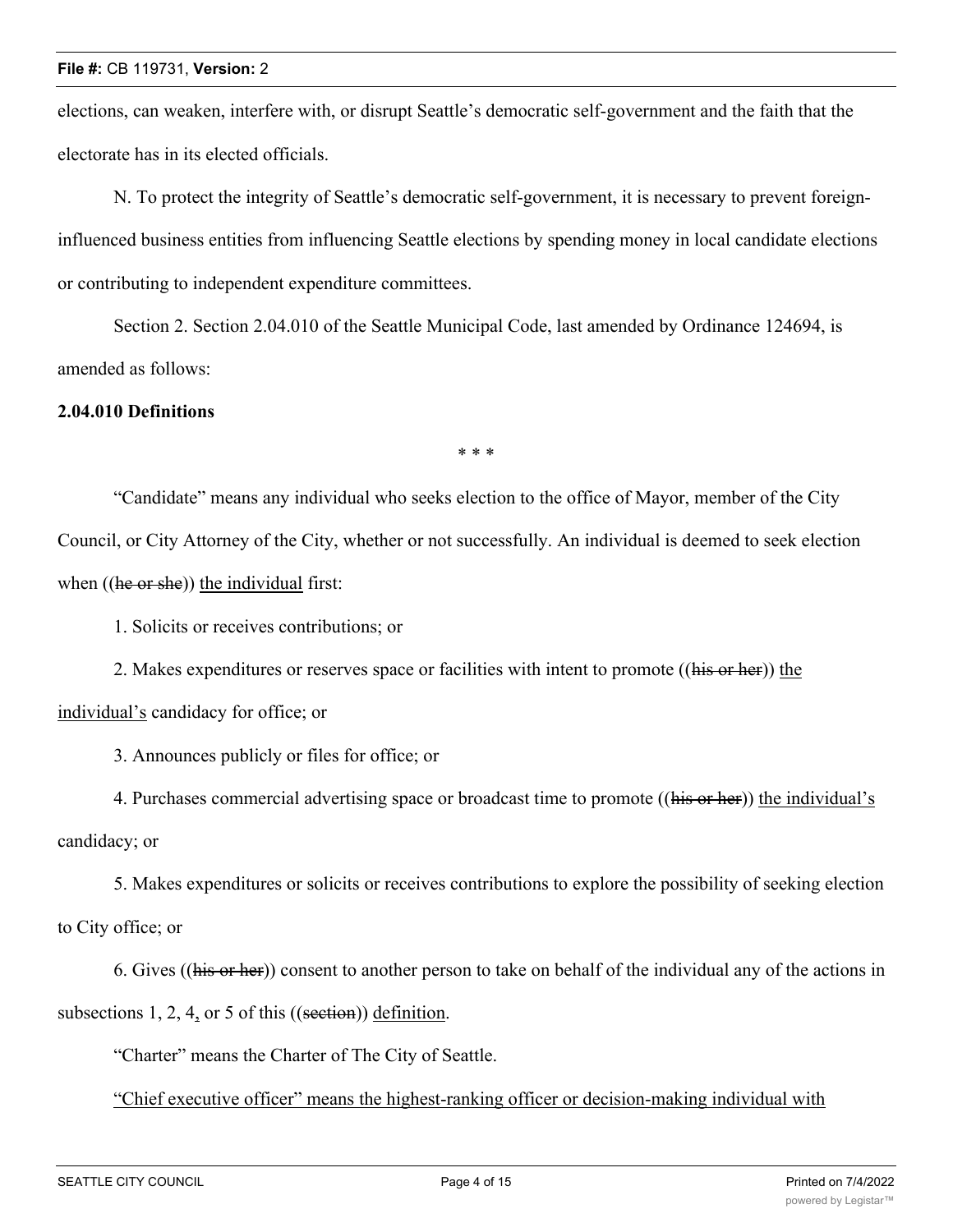# authority over a corporation's affairs.

"City" means The City of Seattle.

"Commercial advertiser" means any person who sells the service of communicating messages or producing political advertising.

"Commission" means the Seattle Ethics and Elections Commission established by Section 3.70.010.

"Continuing political committee" means a political committee which is an organization of continuing existence not established in anticipation of any particular election.

"Contribution" means a loan, loan guarantee, gift, deposit, subscription, forgiveness of indebtedness, donation, advance, pledge, payment, transfer of funds between political committees, or transfer of anything of value, including personal and professional services, for less than full consideration, but does not include:

 $((a)$  interest)) 1. Interest on moneys deposited in a political committee's account;

 $((\theta)$  ordinary)) 2. Ordinary home hospitality;

 $((e, the))$  3. The rendering of legal or accounting services on behalf of a candidate or an authorized political committee, but only to the extent that the services are for the purpose of ensuring compliance with City, county, or state election or public disclosure laws;

 $((\text{d})$  the)) 4. The rendering of personal services of the sort commonly performed by volunteer campaign workers;

 $((e)$  incidental)) 5. Incidental expenses personally incurred by campaign workers not in excess of \$25, in the aggregate, during the applicable period, personally paid for by a volunteer campaign worker; or

 $((f \rightarrow f a))$  6. An internal political communication primarily limited to the members of a political party organization or political committee, or to the officers, management staff, or stockholders of a corporation or similar enterprise, or to the members of a labor organization or other membership organization. For purposes of this definition, "members" are those who  $((\text{ii}))$  (a) regularly pay dues in exchange for benefits from the organization, or  $((\overrightarrow{ii}))$  (b) are able to vote, directly or indirectly, for at least one  $((\overrightarrow{ii}))$  member of the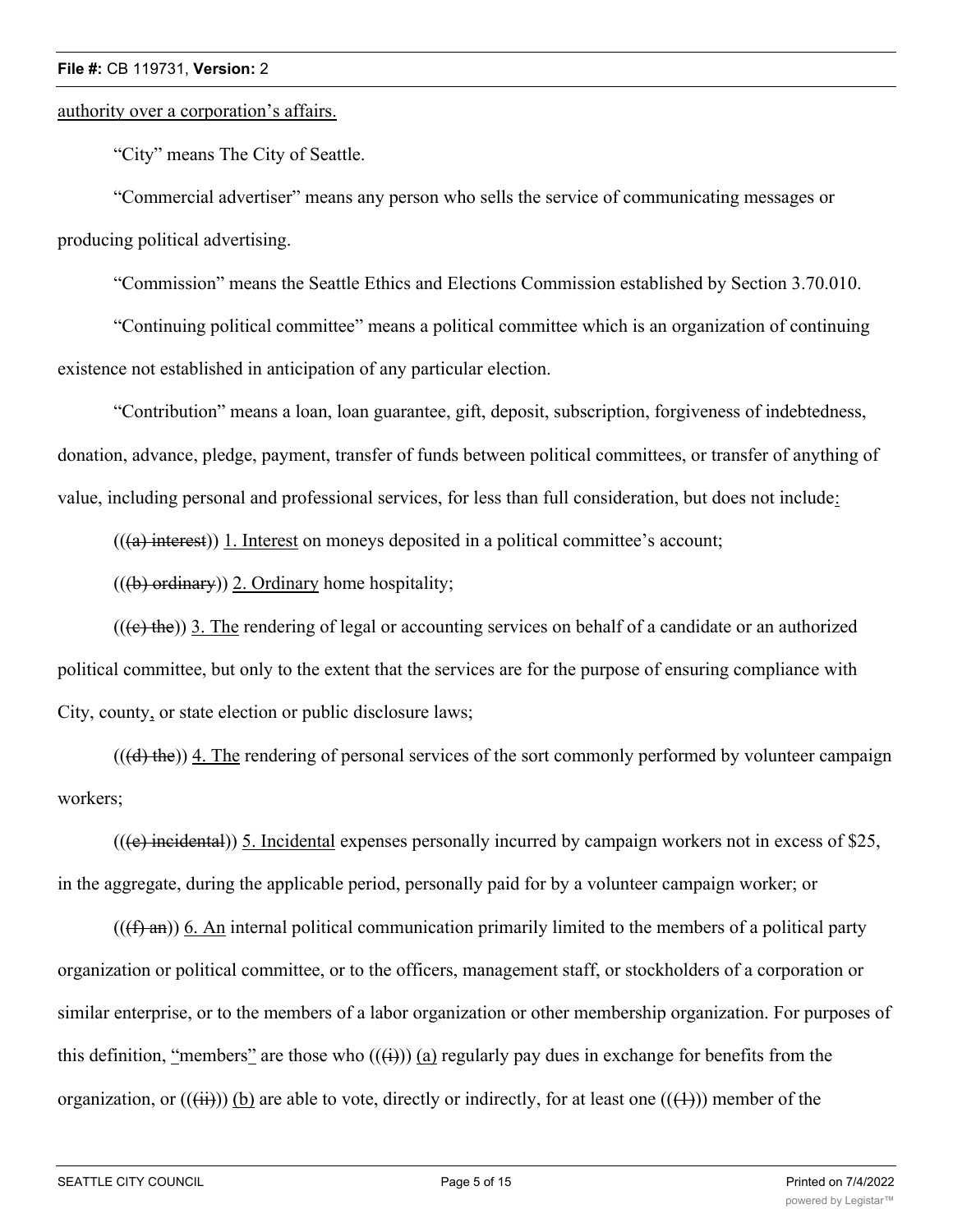#### **File #:** CB 119731, **Version:** 2

organization's governing board, or  $((\overrightarrow{iii}))$  (c) adhere to a code of conduct, the violation of which may subject the members to sanctions that could adversely affect their livelihood, or  $((\overrightarrow{iv}))$  (d) participate in the organization's policy-formulating committees.

For the purposes of this ((chapter)) Chapter 2.04, contributions other than money or its equivalents shall be deemed to have a money value equivalent to the fair market value of the contribution. Sums paid for tickets to fundraising events such as dinners and parties are contributions; however, the amount of any such contribution may be reduced for the purpose of complying with the reporting requirements of this ((chapter)) Chapter 2.04 by the actual cost of consumables furnished in connection with the purchase of such tickets, and only the excess over actual cost of such consumables shall be deemed a contribution. Without limiting the foregoing, the financing by a person of the dissemination, distribution, or publication, in whole or in part, of broadcast, written graphic, or other form of political advertising prepared or approved by a candidate, a political committee, or the authorized agent of a candidate or political committee is a contribution to the candidate or political committee.

"Corporation" means a corporation, company, limited liability company, limited partnership, business trust, business association, or other similar entity.

"Elected ((Official)) official" means any person elected at a general or special election to the office of Mayor, member of the City Council, or City Attorney of the City and any person appointed to fill a vacancy in any such office.

\* \* \*

"Final report" means the report described as a final report in Section 2.04.375.

"Foreign-influenced corporation" means a corporation for which at least one of the following conditions is met:

1. A single foreign owner holds, owns, controls, or otherwise has direct or indirect beneficial ownership of one percent or more of the total equity, outstanding voting shares, membership units, or other applicable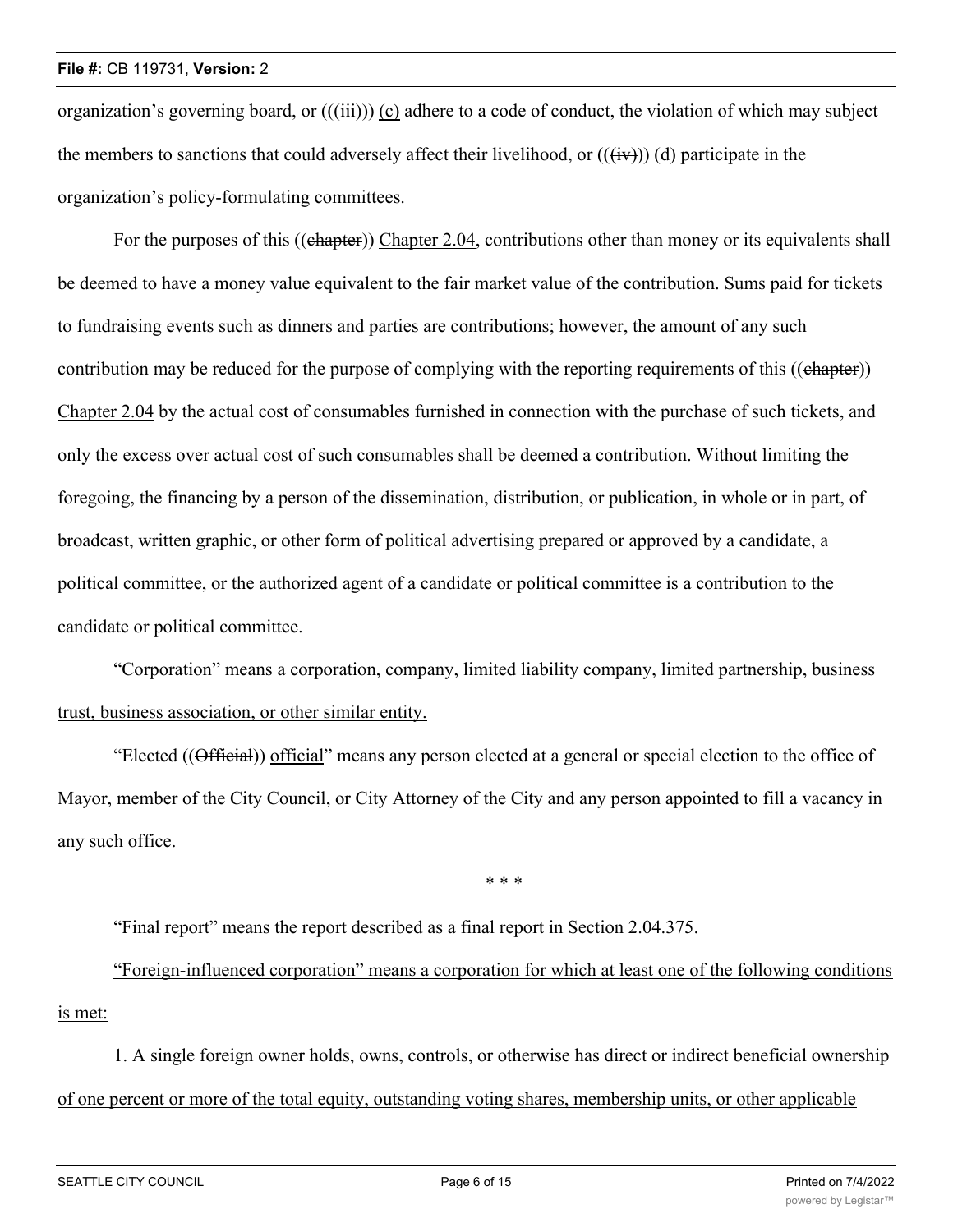#### **File #:** CB 119731, **Version:** 2

ownership interests of the corporation;

2. Two or more foreign owners, in aggregate, hold, own, control, or otherwise have direct or indirect beneficial ownership of five percent or more of the total equity, outstanding voting shares, membership units, or other applicable ownership interests of the corporation; or

3. A foreign owner participates directly or indirectly in the corporation's decision-making process with respect to the corporation's political activities in the United States.

"Foreign investor" means a person or entity that:

1. Holds, owns, controls, or otherwise has direct or indirect beneficial ownership of equity, outstanding voting shares, membership units, or other applicable ownership interests of a corporation; and

2. Is a government of a foreign country; a foreign political party; a partnership, association, corporation, organization, or other combination of persons organized under the laws of or having its principal place of business in a foreign country; or an individual who is not a citizen of the United States or a national of the United States and who is not lawfully admitted for permanent residence.

"Foreign owner" means (1) a foreign investor; or (2) a corporation wherein a foreign investor holds, owns, controls, or otherwise has directly or indirectly acquired beneficial ownership of equity or voting shares in an amount that is equal to or greater than 50 percent of the total equity or outstanding voting shares.

"In-kind labor" means services provided by a person who volunteers all, or a portion, of  $((\overline{\text{his/Her}}))$  the person's time to a candidate's election campaign, and who is not paid by any person for such services.

"Independent expenditure" means an expenditure on behalf of  $((\tau))$  or opposing any election campaign, when such expenditure:

1. ((is)) Is made independently of the candidate, ((his/her)) the candidate's political committee (( $\frac{1}{2}$ ) or agent, or  $((ef))$  any ballot proposition committee or its officers or agents;  $((,))$ 

2. ((and when such expenditure is)) Is made without the prior consent, or the collusion  $((\tau))$  or ((the)) cooperation, of the candidate, ((or his/her)) the candidate's agent or political committee, or the ballot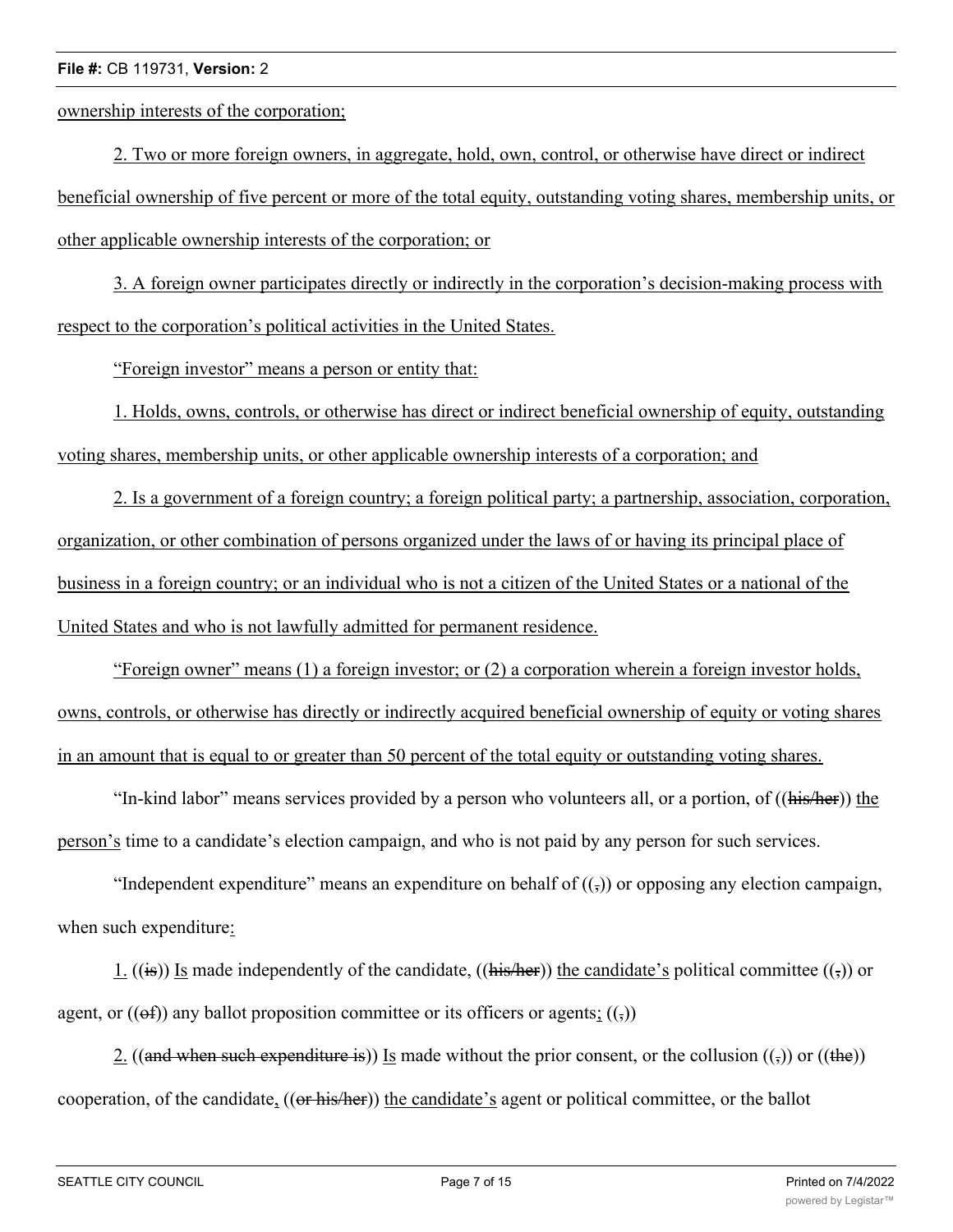proposition committee or its officers or agents;  $((\tau))$  and

3. ((when such expenditure is)) Is not a contribution as defined in this Section 2.04.010.

An independent expenditure is made by a person on the earliest of the following events: (a) the person agrees with a vendor or provider of services to make an independent expenditure; or (b) the person incurs the obligation to make an independent expenditure; or (c) the person pays for an independent expenditure.

"Independent expenditure committee" means any political committee that makes an independent expenditure, or makes contributions to other independent expenditure committees, totaling \$1,000 or more in an election cycle for a City election.

"Knowledge." A person knows or acts knowingly or with knowledge when:

1. ((the)) The person is aware of a fact, facts, or circumstances or result described by an offense in this  $((\text{title}))$  Title 2; or

2. ((he or she)) The person has information that would lead a reasonable person to believe that facts exist, which facts are described by an ordinance defining the offense, in violation of this ((title)) Title 2.

\* \* \*

Section 3. Section 2.04.260 of the Seattle Municipal Code, last amended by Ordinance 123070, is amended as follows:

# **2.04.260 Treasurer's reports-Contents ((.))**

A. Each report required under Section 2.04.250 shall disclose:

1. The funds on hand at the beginning of the reporting period;

2. The name and address of each person who has made one or more contributions during the reporting period, together with:

a. The money value and date of each contribution;  $((\tau))$ 

b. The aggregate value of all contributions received from each such person during the

applicable period;  $((\tau))$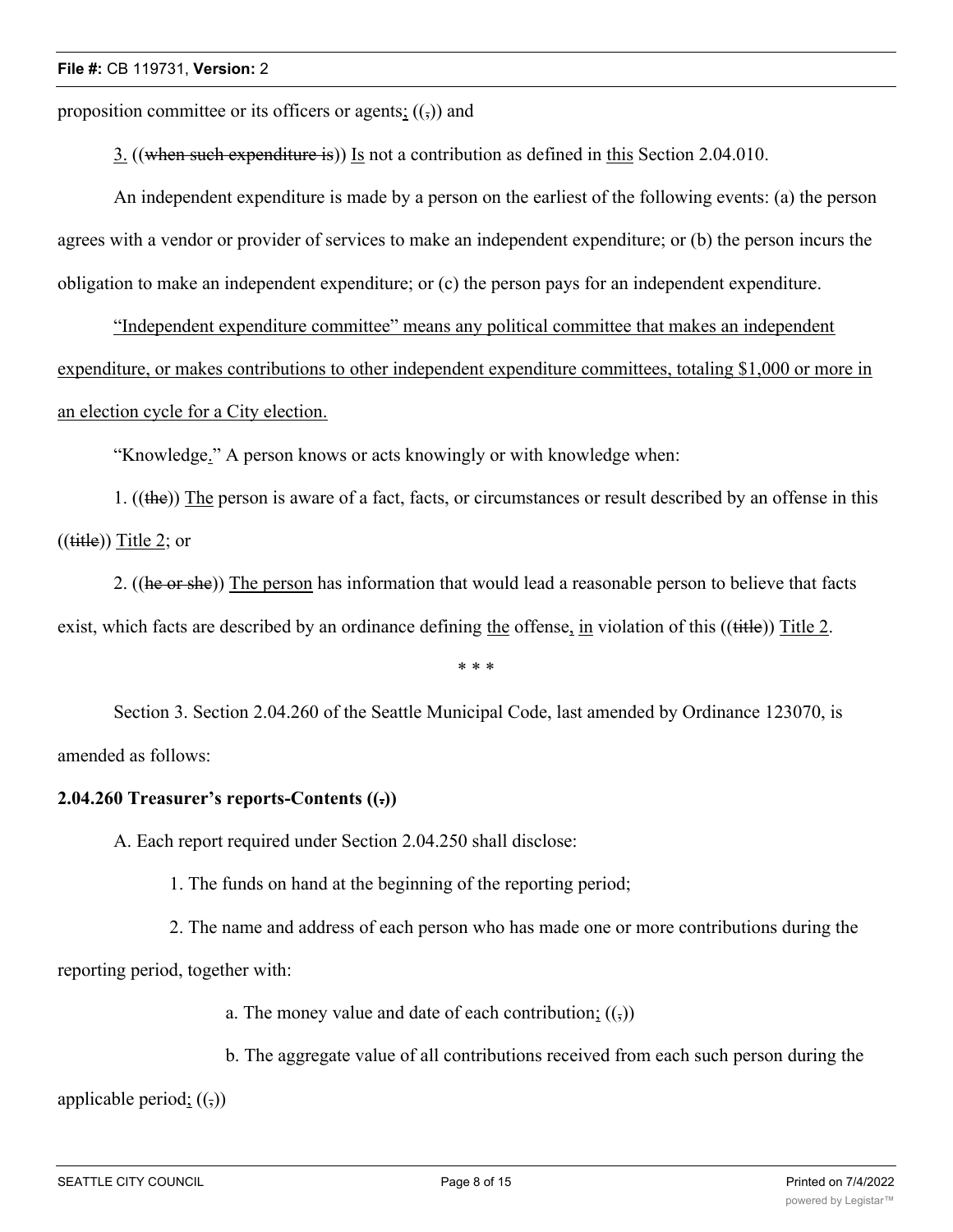c. The occupation and the employer's name, city, and state of each individual whose contributions in the aggregate during the applicable period exceed \$100.

Contributions of \$25 or less in the aggregate from any one person during the applicable period may be reported as one lump sum so long as the campaign treasurer maintains a separate list of the (( contributor's)) contributors' names, addresses, and the amounts of each of their contributions, but if the treasurer does not maintain such a list, then the name, address, and amount of each contribution shall be reported;

### d. A copy of the certification provided pursuant to subsection 2.04.270.D, by the chief

executive officer of any corporation making a contribution, that the corporation is not a foreign-influenced corporation.

3. Each loan, promissory note, or security instrument to be used by or for the benefit of the candidate or political committee made by any person, together with the names and addresses of the lender and each person liable directly, indirectly, or contingently and the date and amount of each such loan, promissory note, or security instrument;

4. The name and address of each political committee from which the reporting committee or candidate received, or to which that committee or candidate made, any transfer of funds, together with the amounts, dates, and purpose of all such transfers;

5. All other contributions not otherwise listed or exempted;

6. The name and address of each person to whom one or more expenditures were made in the aggregate amount of more than \$50 during the reporting period, and the amount, date, and purpose of each such expenditure;

7. The total sum of expenditures;

8. The surplus or deficit of contributions over expenditures;

9. The disposition made of any surplus of contributions over expenditures;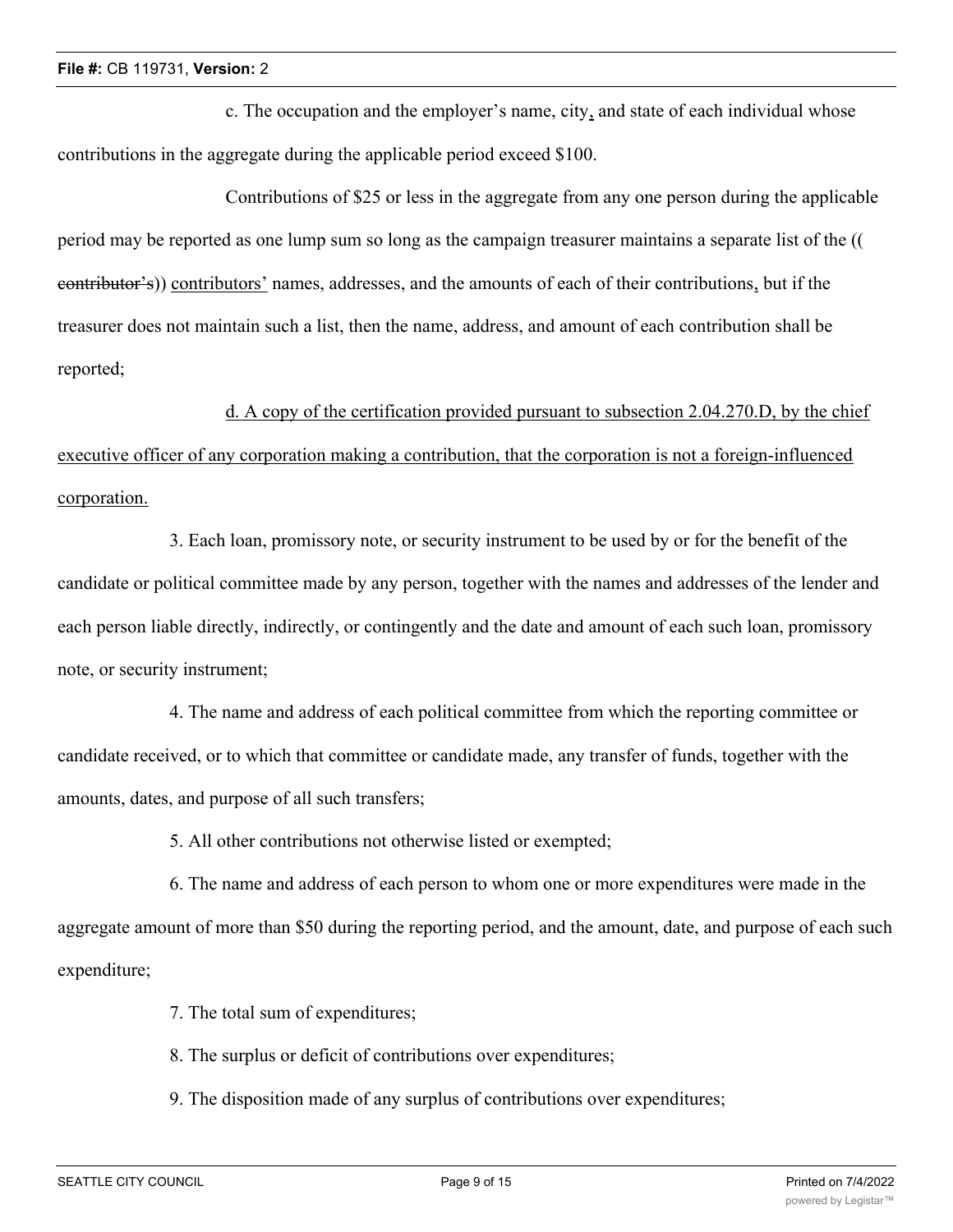10. Such other information as the Commission requires by rule adopted pursuant to the Administrative Code in conformance with the policies and purposes of this ((chapter)) Chapter 2.04;

11. Funds received from a political committee not domiciled in the state and not otherwise required to report under this ((chapter)) Chapter 2.04 (a "nonreporting committee"). Such funds shall be returned unless the nonreporting committee files with the City Clerk no later than the tenth day of the month following any month in which a contribution is made a statement disclosing:

a. The name and address of the nonreporting committee,

b. The purposes of the nonreporting committee,

c. The names, addresses, and titles of its officers or, if it has no officers, the names,

addresses, and titles of its responsible leaders,

d. A statement whether the nonreporting committee is a continuing one,

e. The name and office sought of each candidate in the City in support of whom the nonreporting committee made an expenditure,

f. The City ballot proposition concerning which the nonreporting committee made an expenditure, and whether such committee is in favor of or opposed to such proposition,

g. The name and address of each person residing in the state or corporation which has a place of business in the state that has made one or more contributions in the aggregate of more than \$25 to the nonreporting committee during the current calendar year, together with the money value and date of such contributions,

h. The name and address of each person in the state to whom an expenditure was made by the nonreporting committee on behalf of a candidate or political committee, the amount, date, and purpose of such expenditure, and the total sum of such expenditures; and

12. Investments made of campaign funds under Section 2.04.215 and interest dividends and/or other income received.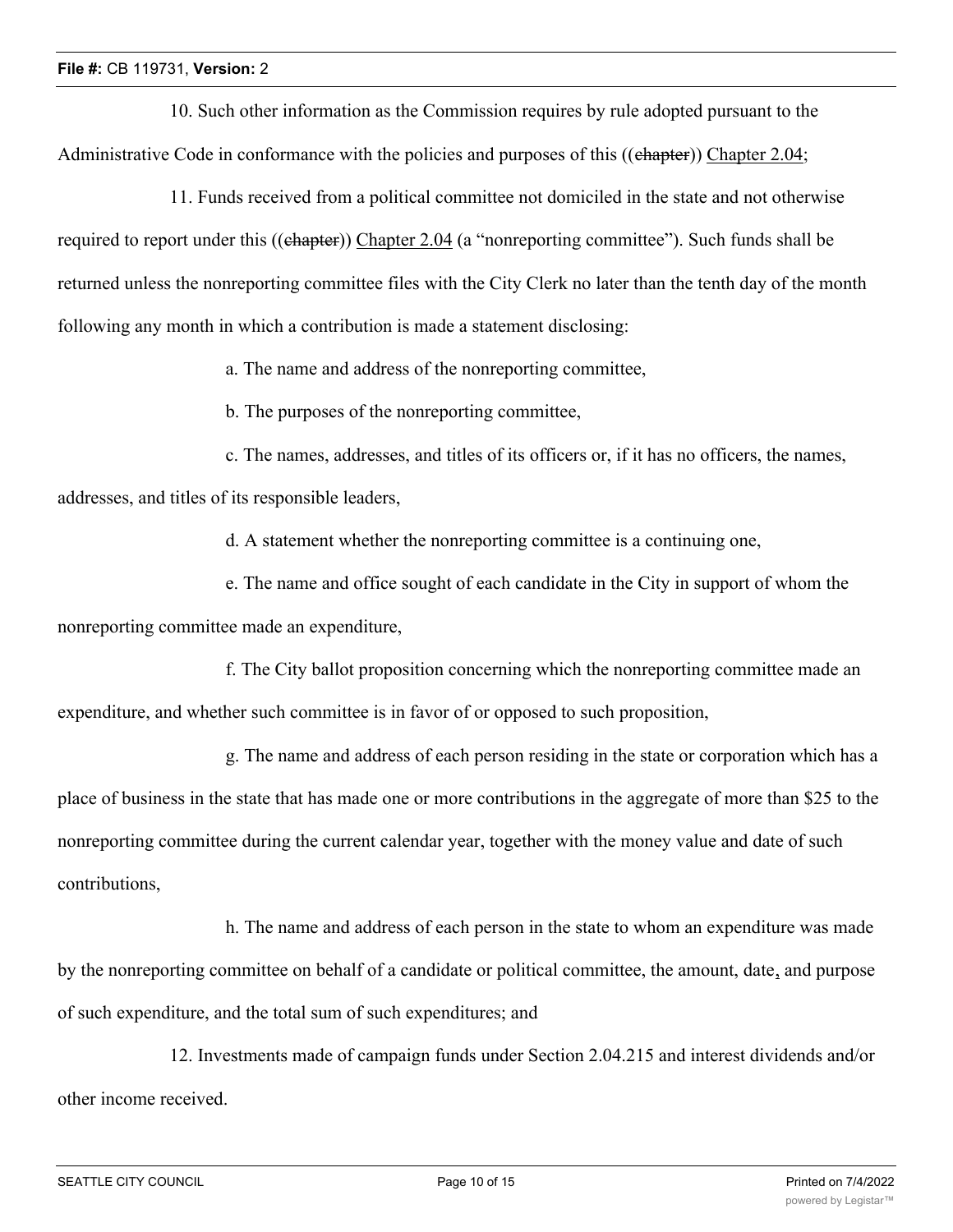B. The correctness of each report shall be certified as required by all applicable laws and ordinances.

Section 4. Section 2.04.270 of the Seattle Municipal Code, last amended by Ordinance 124694, is amended as follows:

# **2.04.270 Independent expenditures; contributions to out-of-state committees-reports ((.))**

\* \* \*

C. A person with the expectation of making an independent expenditure or expenditures by disseminating an advertising message or messages that the person reasonably expects to be received, read, viewed or heard by 1,000 or more individuals in a single calendar year shall, within two business days after the initial dissemination of the advertisement, deliver a copy of each such advertisement to the offices of the Commission, along with a statement disclosing the method of dissemination of the advertisement and an estimate of the expected quantity of the advertising. This requirement applies only to all independent expenditures that are required to be reported, i.e., an individual spending \$100 or more of ((his or her)) the individual's own funds and anyone spending any amount of the funds of others. This disclosure does not substitute for the disclosure requirements of other sections of this ((ehapter)) Chapter 2.04.

D. Any corporation making an independent expenditure or contributing to an independent expenditure committee shall, within seven business days after making such expenditure or contribution, file with the City Clerk a statement of certification signed by its chief executive officer under penalty of perjury, avowing that after due inquiry, the corporation was not a foreign-influenced corporation on the date such expenditure or contribution was made. The corporation shall also provide a copy of the statement of certification to any independent expenditure committee to which it makes a contribution.

Section 5. Section 2.04.360 of the Seattle Municipal Code, last amended by Ordinance 116368, is amended as follows:

# **2.04.360 Application**  $((.)$

Sections 2.04.350 through 2.04.370 ((and 2.04.400 through 2.04.480)) apply only to candidates in any primary,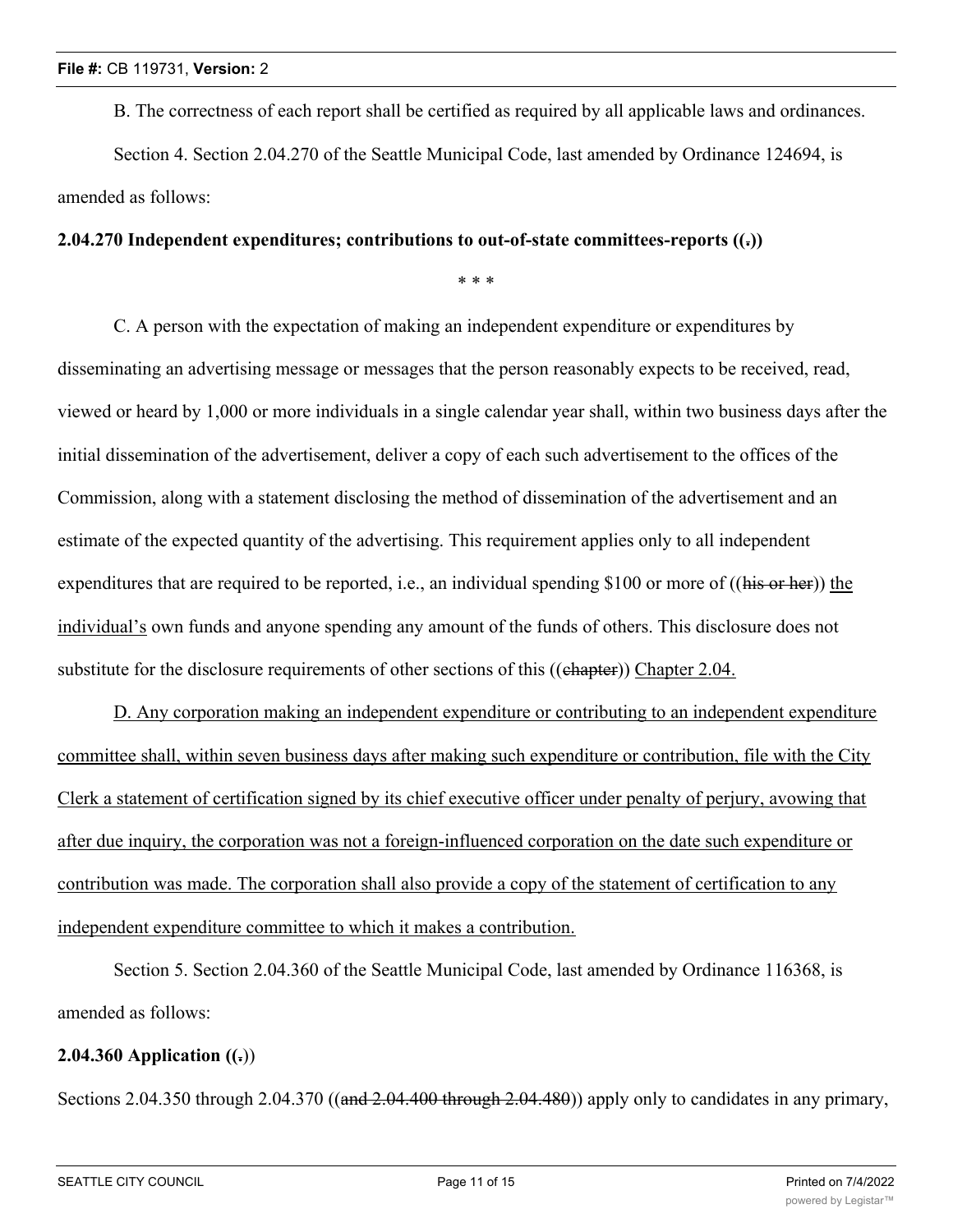general, or special election for the offices of Mayor, City Council, and City Attorney of The City of Seattle.

Section 6. Section 2.04.370 of the Seattle Municipal Code, last amended Ordinance 125611, is amended as follows:

# **2.04.370 Mandatory limitations on contributions to candidates**

\* \* \*

D. No candidate for Mayor, member of the City Council, or City Attorney of the City shall solicit or receive campaign contributions of more than \$500 from any person in any election cycle.

E. Contributions from foreign-influenced corporations prohibited

1. No candidate for Mayor, member of the City Council, or City Attorney of the City shall solicit or receive campaign contributions from a foreign-influenced corporation.

2. Any corporation making a contribution to a candidate for Mayor, member of the City Council, or City Attorney of The City of Seattle shall, within seven business days after making such contribution, file with the City Clerk a statement of certification signed by its chief executive officer under penalty of perjury, avowing that after due inquiry, the corporation was not a foreign-influenced corporation on the date such contribution was made. The corporation shall also provide a copy of the statement of certification to any campaign to which it contributes.

 $((E))$  F. The limitations imposed by this  $((section 2.04.370)$  shall not apply to:

1. A candidate's contributions of ((his or her)) the candidate's own resources to ((his or her)) the candidate's own campaign, or contributions to the candidate's campaign by the candidate or the candidate's spouse or state registered domestic partner of their jointly owned assets;

2. Independent expenditures as defined by this Chapter 2.04 except as provided by Section 2.04.400;

3. The value of in-kind labor; and

4. Contributions consisting of the rendering of clerical or computer services on behalf of a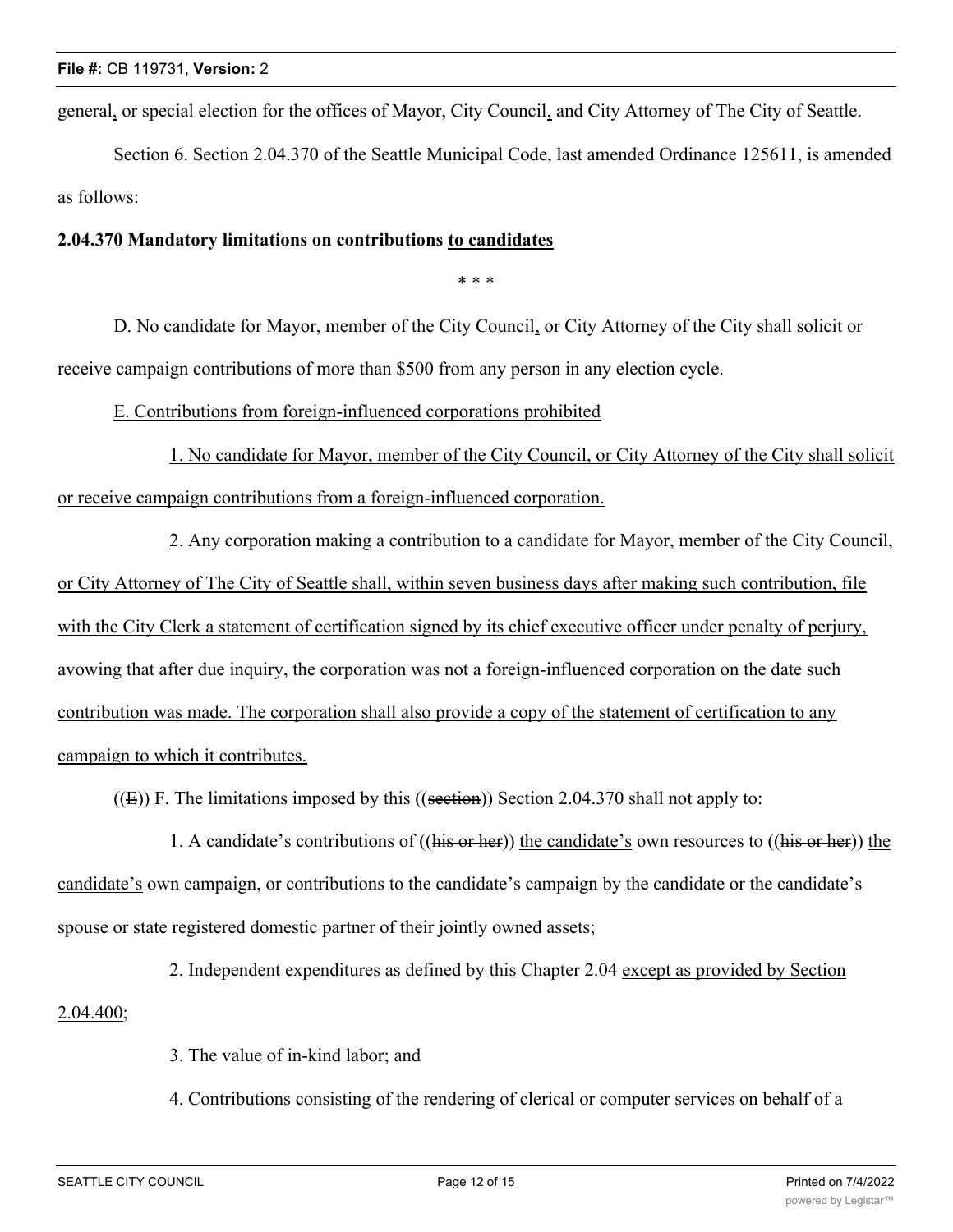candidate or an authorized political committee, to the extent that the services are for the purpose of ensuring compliance with City, county, or state election or public disclosure laws.

 $((F))$  G. The limitations imposed by this  $((section))$  Section 2.04.370 shall apply to contributions of the candidate's spouse's or state registered domestic partner's separate property.

 $((G<sub>z</sub>))$  H. The limitations in this Section 2.04.370 shall be adjusted commencing before the 2019 election cycle, and prior to each election cycle thereafter, by the Commission to account for inflation or deflation using the consumer price index for urban wage earners and clerical workers, CPI-W, or a successor index, for the period since the effective date of this measure or the prior adjustment, as calculated by the United States Department of Labor. The declaration of the Washington State Department of Labor and Industries ((each)) every September 30, regarding the rate by which Washington State's minimum wage rate is to be increased effective the following January 1, shall be the authoritative determination of the rate or percentage of increase or decrease to be adjusted, except that the Commission may round off the new figures to amounts judged most convenient for public understanding.

Section 7. A new Section 2.04.400 of the Seattle Municipal Code is added to Subchapter IV of Chapter 2.04 as follows:

# **2.04.400 Independent expenditures**

A. No foreign-influenced corporation shall make an independent expenditure in elections for or against candidates for the offices of Mayor, City Council, or City Attorney of The City of Seattle, nor a contribution to an independent expenditure committee that has conveyed, implicitly or explicitly, that contributions to the committee may be used in elections for or against candidates for the offices of Mayor, City Council, or City Attorney of The City of Seattle.

B. An independent expenditure committee may dedicate any contributions that do not comply with the restrictions of Section 2.04.400 for use in elections outside Seattle or for other lawful purposes.

Section 8. Severability. If any section, subsection, sentence, clause, phrase, or word of this ordinance, or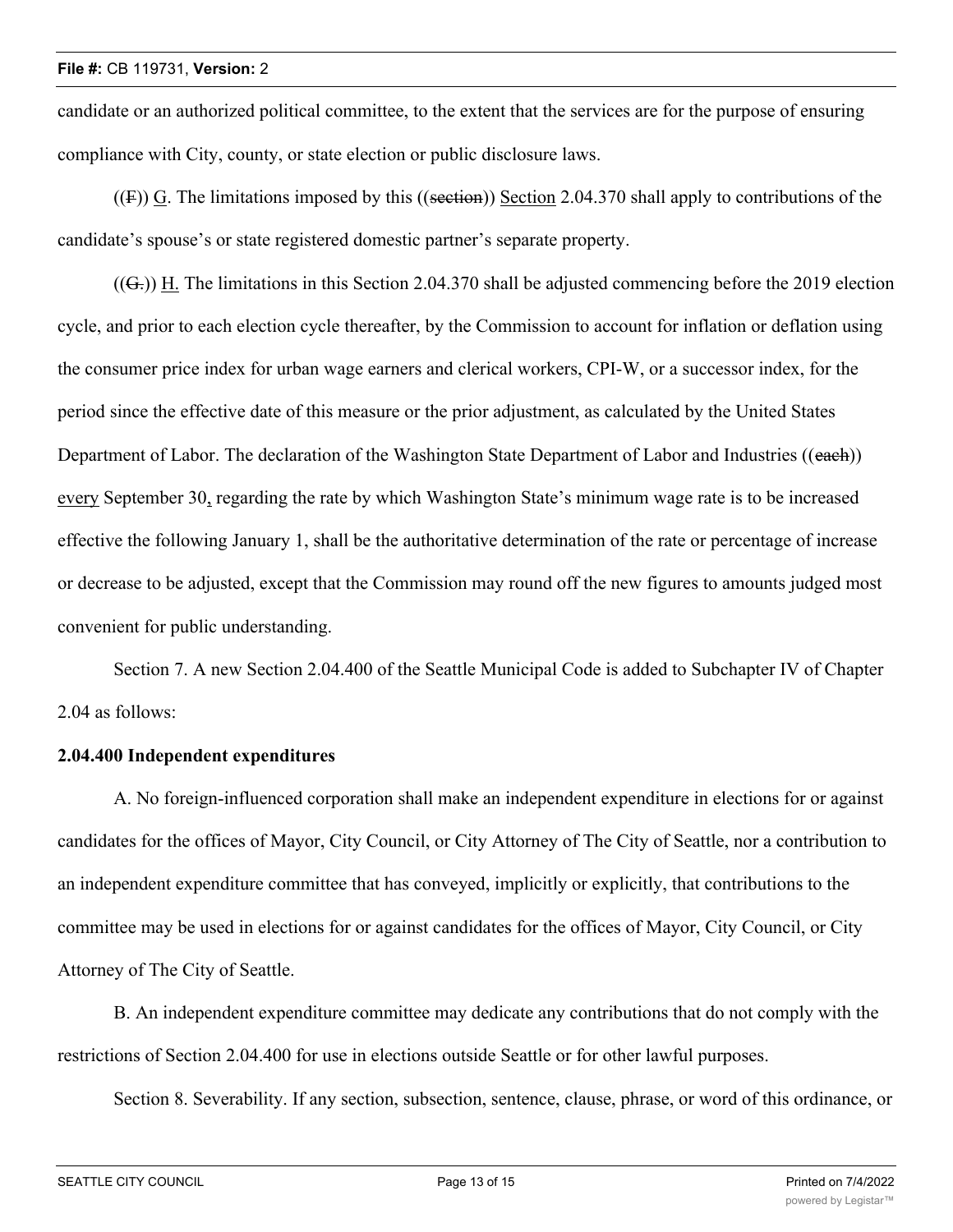#### **File #:** CB 119731, **Version:** 2

any application thereof to any person or circumstance, is held to be invalid or unconstitutional by a decision of a court of competent jurisdiction, such decision shall not affect the validity of the remaining portions or applications of the ordinance. The City Council hereby declares that it would have passed this ordinance and each and every section, subsection, sentence, clause, phrase, and word not declared invalid or unconstitutional without regard to whether any portion of this ordinance or application thereof would be subsequently declared invalid or unconstitutional.

Section 9. This ordinance shall take effect and be in force 30 days after its approval by the Mayor, but if not approved and returned by the Mayor within ten days after presentation, it shall take effect as provided by Seattle Municipal Code Section 1.04.020.

| Passed by the City Council the                           | day of | , 2020, and signed by |
|----------------------------------------------------------|--------|-----------------------|
| me in open session in authentication of its passage this | day of | 2020.                 |

President of the City Council

Approved by me this day of the case of the case of the case of  $\alpha$ , 2020.

Jenny A. Durkan, Mayor

Filed by me this day of 3020.